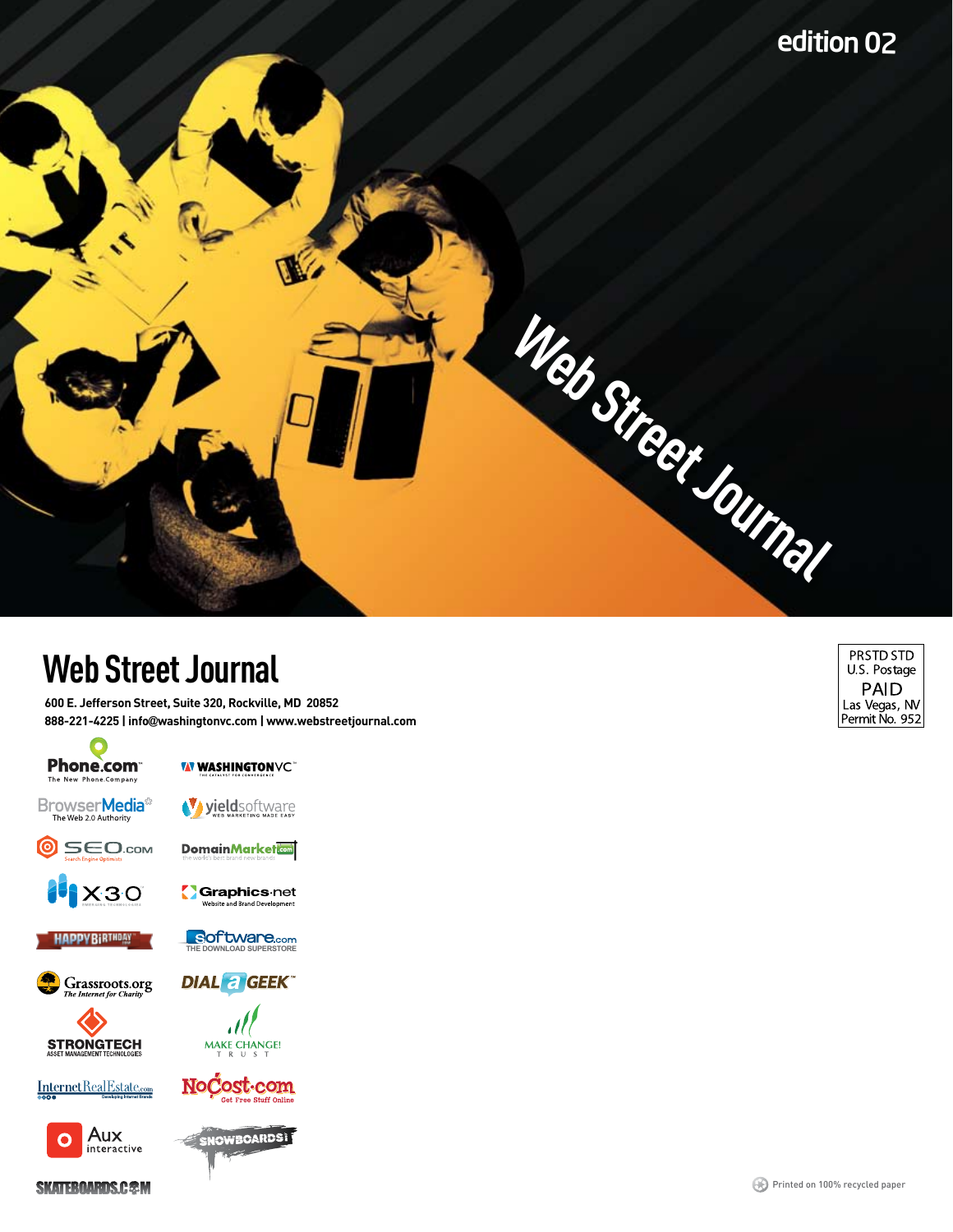# **Web Street Journal**  NOT AFFILIATED WITH THE WALL STREET JOURNAL

edition 02

by Ari Rabban, CEO of Phone.com **Brand Success**

What makes a consumer brand a success? In the end, and perceived value.

With the growth of the Internet in our warpspeed communications age, a new or re-branded company faces marketing challenges within the context of a globally shrinking attention span.

Executives of growth businesses must create alliances and leverage existing technologies while pursuing research and development and facing an overwhelming surge of information. Not to mention making tough budgetary decisions regarding advertising and marketing expenses. Demographics, projected ROI, and other statistical analyses can sometimes appear to be, well, bunk. Marketing and advertising without unlimited funds can feel like shooting in the dark. Sounds tough, right? Read on… **What makes a consumer brand a success? In the end,**<br>it **really comes down to two things: name recognition**<br>and **perceived value.**<br>With the growth of the Internet in our warp-<br>speed communications age, a new or re-branded

Today, I think that marketing strategy will be developed in a moment of phenomenal opportunity for creativity. Partnerships with a multitude of companies and outlets will be ever more critical to a company's success.

Take the case of our own company, Phone.com. The simplicity of our name has helped clear our first hurdle: brand recognition. Brand=Phone. Product=Phone. Think about names of products or companies launched or re-branded in the last several years. Which ones come to mind? How

did you first hear of them? Do they represent the product well? Do you need an explanation? A few years ago, for example, Verizon spent \$300 million on marketing—just to promote its new name! That certainly buys a whole lot of name recognition, but I will bet most new companies don't have that kind of change lying around.

In the last ten years, domain names have morphed into brand names. Simple, easy to understand words, either real or imagined, have become associated with products merely by adding the dotcom at the end, and the plainer the better. The domain name marketplace reflects this incredible branding paradigm shift. Nowadays, consumers associate the most basic contextual domain names with quality, so they have become a particularly valuable asset. In other words, if you have the money to buy a simple descriptive name, you need to add the associated service platform to go along with it.

The backers of Phone.com invested in its name and its product, without need to explain its purpose. To make Phone.com a success, we leverage its association with a consortium of related companies, connected under the umbrella of WashingtonVC, which easily creates recipro-

cal arrangements for marketing opportunities. WashingtonVC was actually created with the intention of using synergies between its portfolio companies to add value to each of its respective independent businesses, and generally with the best of breed contextual domains, like Phone.com, Software.com, SEO.com, and HappyBirthday.com.

It's a neat idea. These types of modern relationships, as well as traditional and nontraditional advertising, are worth investigating for any company. We are not just buying services from each of these companies; we are trading goods. This is wampum redefined, and whether it is on the web or in a store, this is a great trend.

These new multilateral marketing strategies ultimately lead to name recognition and perceived value, delivering what every business leader wants: additional paying customers

**Ari Rabban | arabban**@**phone.com (800) 997-9179 www.phone.com**



### Phone.com About Us

**WashingtonVC asset, Phone.com, winner of Internet Telephony Magazine's product of the year in '07**, offers cutting-edge communications services for both residential and professional use, with a special focus on the needs of small businesspeople that may operate out of homes, multiple locations, or from cell phones.

Their innovative products, cost-effective services, and unique brand name will

help them achieve a leadership position in the next generation telecommunications marketplace. Phone.com offers reliable products and friendly, professional customer service, 24\*7.

Phone.com will continue to introduce new innovative services and applications sometimes assembled in partnership with other leading IP communications

and web technology providers,

but all offered under the Phone.com brand. Phone.com's vision is to build upon the internet marketing and VoIP industry experience of our founders to deliver new technologies in a user-friendly way, to homes and small businesses throughout the world  $\rightarrow$ 



**Make Millions and Make Change!** *Strategies For Success*

**The new version of Make Millions and Make Change! is on its way to the publisher! Go to www.globalpress.com/mikemann to receive a free hard copy or to download the PDF for free.**

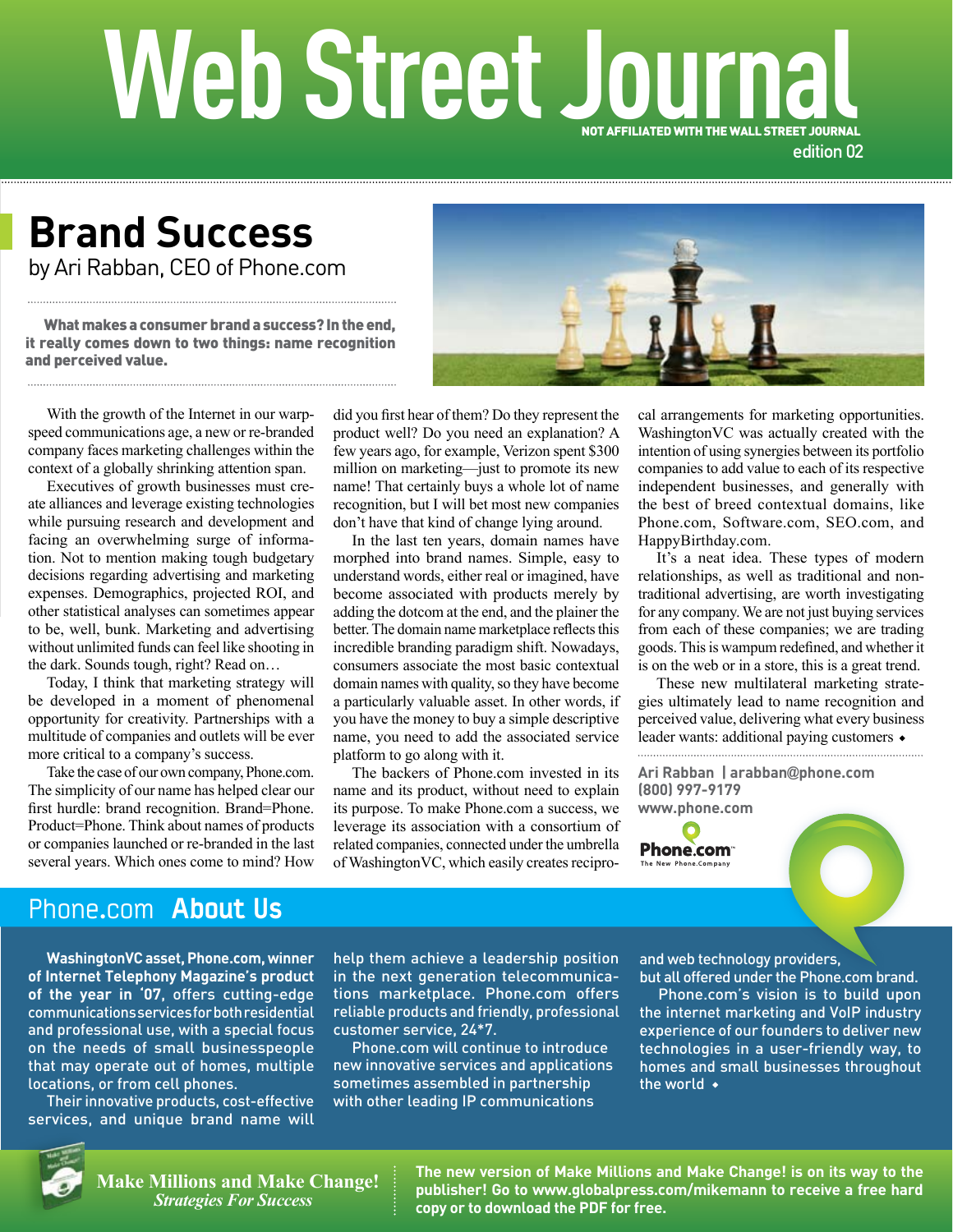

# **Recession-Proof Marketing Tips**

by Dave Bascom, President of SEO.com

**Many economists think we are already in a recession, or we're heading into one. I'm no economist, but it's obvious that things are tightening up. Gas prices are sky high. The housing crisis and credit crunch have people worried. Many companies are cutting back on their marketing spending, just as a precaution.**

Smart marketers understand that this is a time to crank up their marketing efforts instead of tightening up. Why? If there is a smaller pie, you've got to fight harder for your share. Secondly, if you do it right, you can swoop in and grab market share while competitors are

huddled in a corner in the fetal position. I'm not suggesting you should spend like it is 1999. You have to be smart about where you spend your marketing dollars. Your specific marketing/media plan will depend on your target market and objectives, but generally, you should focus on measurable, direct impact marketing media. Start with the stuff that will bring in actual sales right away, not feel-good branding campaigns that might yield sales at some future date.

Here are a few tried and true marketing tactics that you can use to succeed in good times or bad:

#### **Search Engine Optimization**

Aside from increased traffic and sales, controlling organic search results in search engines like Google will build your reputation as a leader in your industry.

#### **PPC (Pay per Click) Search Marketing**

Pay per click search advertising offers a lot more targeting control than organic search. Have a professional set up and manage your campaign, and you'll see a huge difference in results. Make sure you're using the right match types, including applicable negative matches to weed out the junk.

#### **Affiliate Marketing**

Get 1000's of websites to promote your wares and only pay for completed sales. That's the allure of affiliate marketing. It's harder than it sounds to get it right, but if you are generous with your payouts and treat your affiliates well, this channel can make a huge impact to your company's sales numbers.

#### **Email Marketing**

Build a list of customers and prospects and send them valuable information, and good offers. Customize your offers to their specific needs and let them know how you can help them. This is a good time to maximize your in-house email list and nurture your relationships with existing customers. They say it costs 10 times more to acquire a new customer than to sell to an existing customer, so it's a no brainer.

#### **Joint Ventures**

It's smart to use your own customer list to its fullest, and it's also smart to leverage the loyal customer base of partner companies. Pay your partner a commission for sales they generate, or cross-promote their products to your customer list.

Customize your marketing plan to meet your objectives. Test EVERYTHING. Ditch the stuff that doesn't work and increase spending on the stuff that works. Don't let the stupid recession get in the way of reaching your sales and marketing goals!



**Dave Bascom | dave**@**seo.com (800) 980-7864 | www.seo.com**



**katie**@**grassroots.org (800) 252-0015 x512 | www.grassroots.org** 

**The mission of Grassroots.org** is to serve as a catalyst for positive social change by leveraging modern technologies and business best practices. Grassroots.org spreads important social information via our network of socially focused web sites, while also providing non-profit organizations with free, valuable resources to increase their efficiency and productivity

**Adam Goozh** Managing Director

#### **WashingtonVC: Hiring Announcement** by Karen Yakymishen

In April 2008, Adam S. Goozh, Esq. joined the WashingtonVC team as Managing Director. Adam was the founder of CreateHope Inc., a company that provides corporate social responsibility and business outsourcing solutions to Fortune-class corporations, not-for-profit organizations, and governmental entities. Adam was invigorated for a change of pace in his career after eight years operating CreateHope.

Through a mutual friend, Michael Feldman of the WashingtonVC portfolio company X30, Adam was introduced to

founder of WashingtonVC and Grassroots.org, Mike Mann. Adam's contagious enthusiasm and Mike's business style are already proving to be a successful match; WashingtonVC is experiencing considerable successes and generating a buzz, as evidenced by the newest investments in Yield Software led by Draper, Fisher, Jurvetson and WPP, as well as other top tier investors in a variety of WashingtonVC assets.

"I wish I had the assistance we are providing our portfolio companies and their CEOs when I first started CreateHope," Adam says. "This is an opportunity for me to help other entrepreneurs and offer them a mentor and sounding board."

Adam holds a Bachelor's degree from the University of Michigan, a J.D. from the Georgetown University Law Center, is a member of the Maryland and District of Columbia bars, and remains a director at CreateHope. Adam resides in Chevy Chase, Maryland with his wife and two young kids.



**Adam Goozh | agoozh**@**washingtonvc.com** 

**WASHINGTONVC** TM